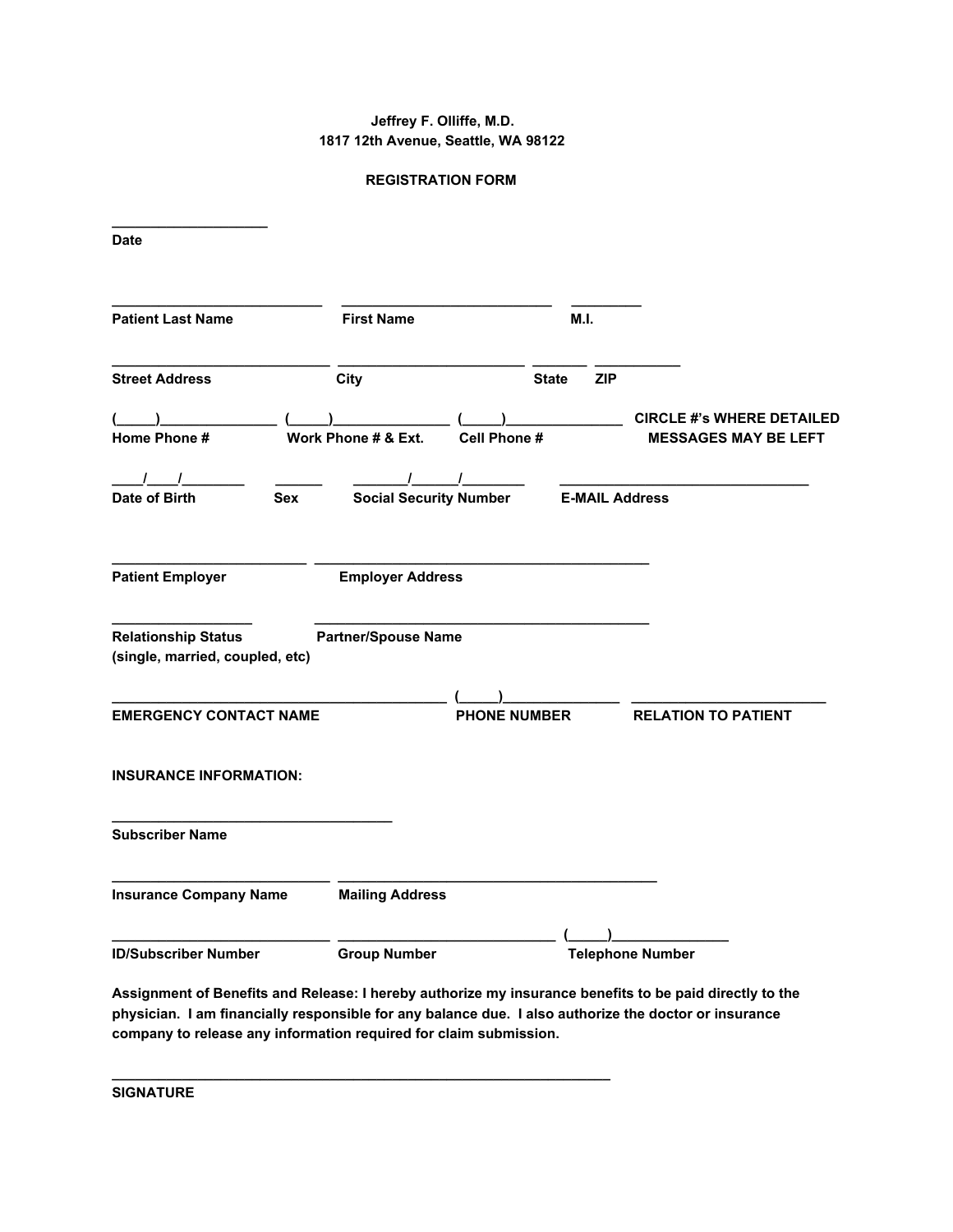## **GUARANTOR/RESPONSIBLE PARTY (IF UNDER 18 YEARS OLD):**

| <b>NAME</b>                                                          |                                                                                                                                                                                                                                                                                                                                                                                 |
|----------------------------------------------------------------------|---------------------------------------------------------------------------------------------------------------------------------------------------------------------------------------------------------------------------------------------------------------------------------------------------------------------------------------------------------------------------------|
| <b>ADDRESS</b>                                                       |                                                                                                                                                                                                                                                                                                                                                                                 |
| <b>PHONE NUMBER</b>                                                  | $\begin{picture}(20,10) \put(0,0){\line(1,0){10}} \put(15,0){\line(1,0){10}} \put(15,0){\line(1,0){10}} \put(15,0){\line(1,0){10}} \put(15,0){\line(1,0){10}} \put(15,0){\line(1,0){10}} \put(15,0){\line(1,0){10}} \put(15,0){\line(1,0){10}} \put(15,0){\line(1,0){10}} \put(15,0){\line(1,0){10}} \put(15,0){\line(1,0){10}} \put(15,0){\line(1$<br><b>WORK PHONE NUMBER</b> |
| <b>EMPLOYER</b>                                                      |                                                                                                                                                                                                                                                                                                                                                                                 |
| <b>EMPLOYER ADDRESS</b>                                              |                                                                                                                                                                                                                                                                                                                                                                                 |
| <b>RELATION TO PATIENT</b>                                           | <u> 1989 - Johann John Stein, markin fan it ferstjer fan de ferstjer fan it ferstjer fan de ferstjer fan de fers</u>                                                                                                                                                                                                                                                            |
| <b>E-MAIL ADDRESS</b>                                                |                                                                                                                                                                                                                                                                                                                                                                                 |
| <b>PERSONAL MEDICAL HISTORY:</b>                                     |                                                                                                                                                                                                                                                                                                                                                                                 |
| Major Illnesses, Operations, Accidents, Hospitalizations, and Dates: |                                                                                                                                                                                                                                                                                                                                                                                 |
|                                                                      |                                                                                                                                                                                                                                                                                                                                                                                 |
|                                                                      | Medication Currently Used and Dosages (including vitamin/mineral/herbal supplements):                                                                                                                                                                                                                                                                                           |

Allergies: